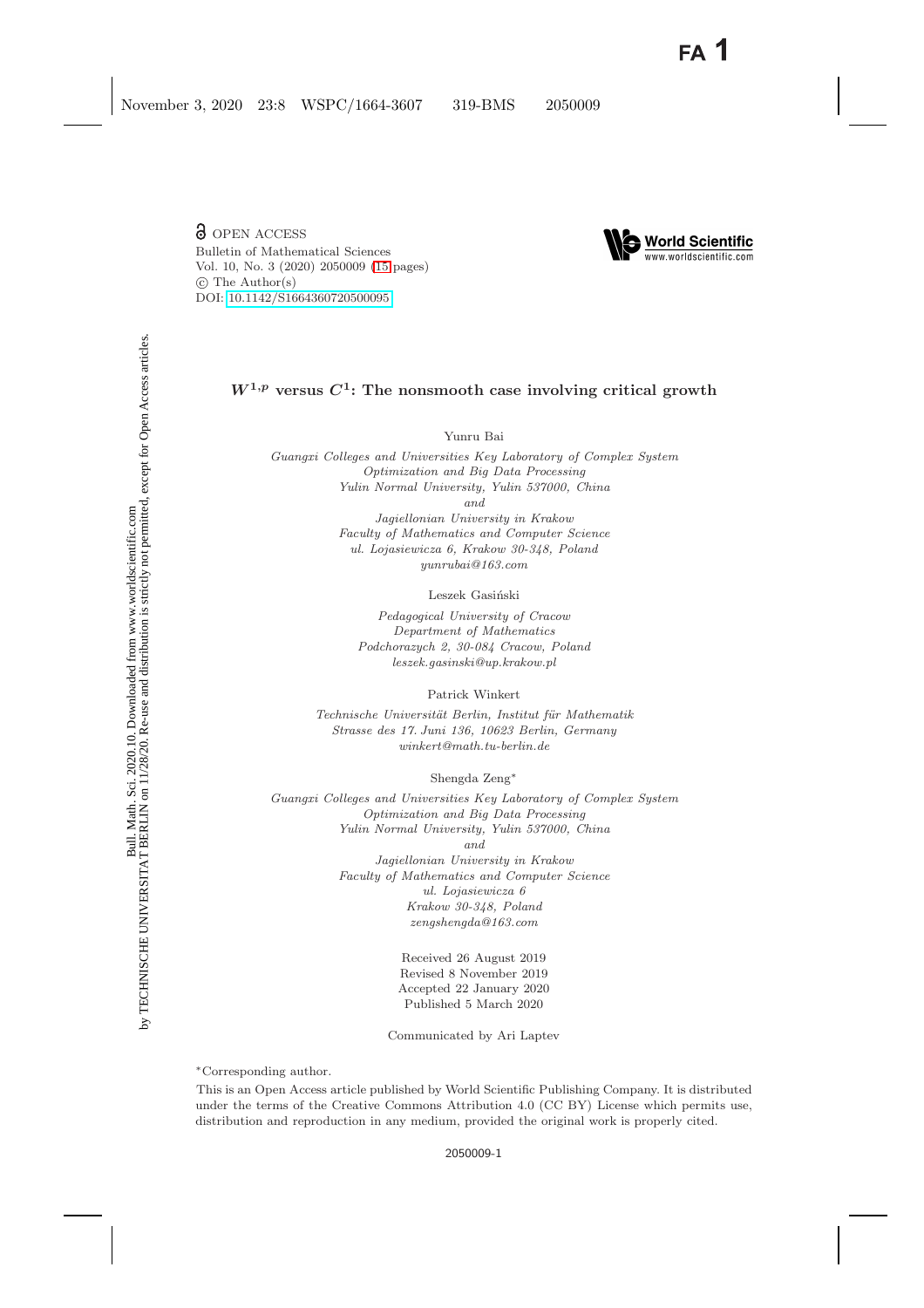In this paper, we study a class of generalized and not necessarily differentiable functionals of the form

$$
J(u) = \int_{\Omega} G(x, \nabla u) dx - \int_{\Omega} j_1(x, u) dx - \int_{\partial \Omega} j_2(x, u) d\sigma
$$

with functions  $j_1: \Omega \times \mathbb{R} \to \mathbb{R}$ ,  $j_2: \partial \Omega \times \mathbb{R} \to \mathbb{R}$  that are only locally Lipschitz in the second argument and involving critical growth for the elements of their generalized gradients  $\partial j_k(x, \cdot)$ ,  $k = 1, 2$  even on the boundary  $\partial \Omega$ . We generalize the famous result of Brezis and Nirenberg  $[H^1$  versus  $C^1$  local minimizers, *C. R. Acad. Sci. Paris Sér. I Math.* **317**(5) (1993) 465–472] to a more general class of functionals and extend all the other generalizations of this result which has been published in the last decades.

*Keywords*: Nonhomogeneous partial differential operator; local minimizer; Clarke's generalized gradient; critical growth; Neumann problem.

Mathematics Subject Classification: 35-XX

#### **1. Introduction**

Consider the following functional  $\Phi: H_0^1(\Omega) \to \mathbb{R}$  defined by

$$
\Phi(u) = \frac{1}{2} \int_{\Omega} |\nabla u|^2 dx - \int_{\Omega} F(x, u) dx,
$$

where  $F(x, s) = \int_0^s f(x, t)dt$  with a Carathéodory function  $f: \Omega \times \mathbb{R} \to \mathbb{R}$  that satisfies the growth condition

$$
|f(x, u)| \le C(1 + |u|^p)
$$
 with  $p \le \frac{N+2}{N-2}$ .

It is well known that a local  $C_0^1(\overline{\Omega})$ -minimizer of  $\Phi$  is also a local  $H_0^1(\Omega)$ -minimizer of Φ. Such a result is originally due to Brezis and Nirenberg [\[3\]](#page-13-1) for functionals on  $H_0^1$  and the critical points of  $\Phi$  are weak solutions of the equation

$$
-\Delta u = f(x, u) \text{ in } \Omega,
$$
  

$$
u = 0 \text{ on } \partial\Omega,
$$

where  $\Delta$  denotes the well-known Laplace differential operator. An extension of the result of Brezis and Nirenberg to functionals related with the p-Laplace differential operator was done by García Azorero *et al.* [\[6\]](#page-13-2) who considered the functional  $J_p: W_0^{1,p}(\Omega) \to \mathbb{R}$  defined by

$$
J_p(u) = \frac{1}{p} \int_{\Omega} |\nabla u|^p dx - \int_{\Omega} F(x, u) dx,
$$

where  $F(x, s) = \int_0^s f(x, t)dt$  and  $f: \Omega \times \mathbb{R} \to \mathbb{R}$  satisfies the following growth condition:

$$
|f(x,s)| \le C(1+|s|^{r-1}) \quad \text{with } r < \begin{cases} \frac{Np}{N-p} & \text{if } p < N, \\ \infty & \text{if } p \ge N. \end{cases}
$$

A simpler proof than those in [\[6\]](#page-13-2) but only in case  $p > 2$  was done by Guo and Zhang [\[11\]](#page-13-3). A nonsmooth version for functionals defined on  $W_0^{1,p}(\Omega)$  with  $p \geq 2$ has been studied by Motreanu and Papageorgiou [\[17\]](#page-13-4).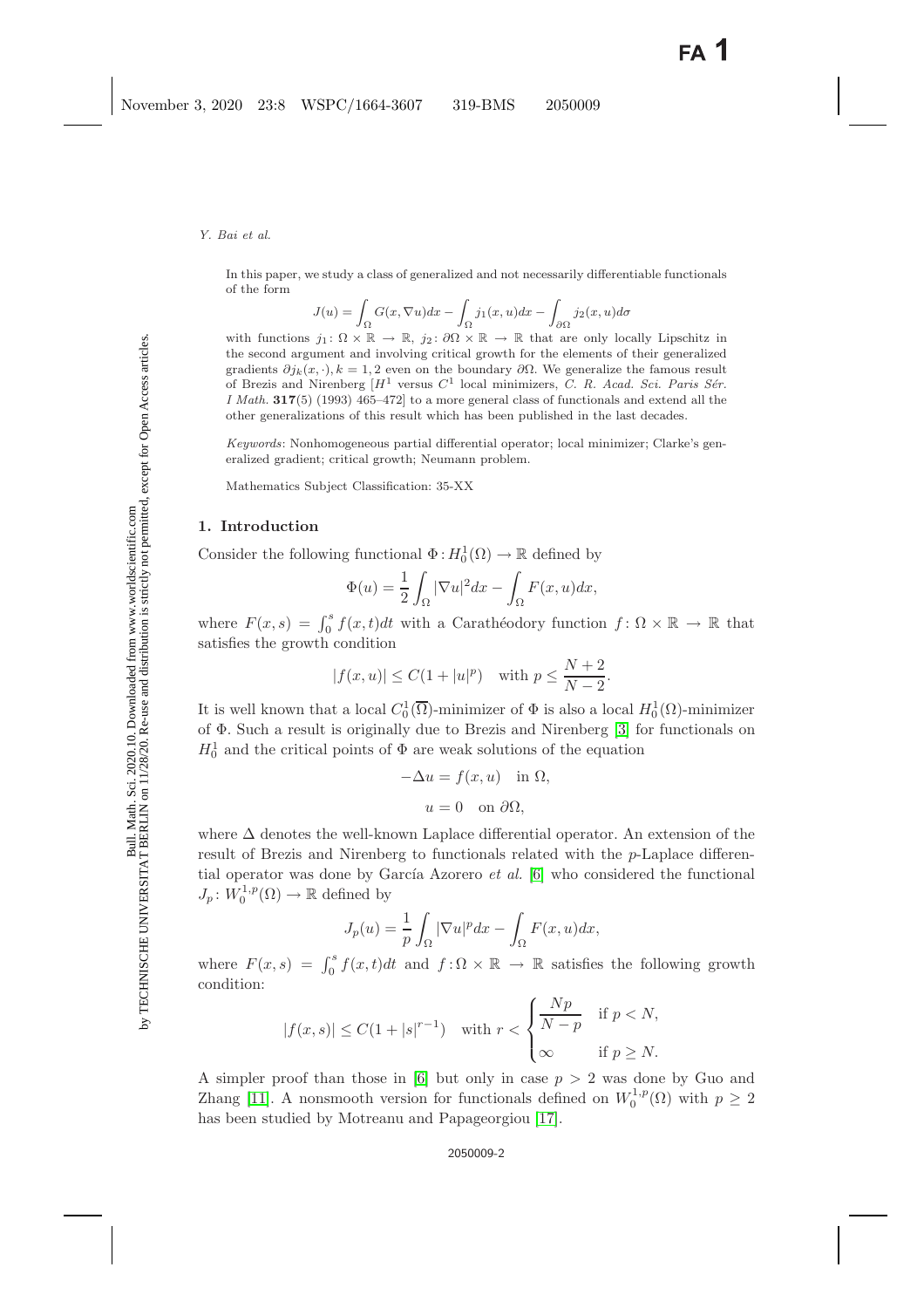The first paper concerning local minimizers of functional corresponding to nonlinear parametric Neumann problems was written by Motreanu *et al.* [\[16\]](#page-13-5). Therein, the potential  $\Phi_0: W_n^{1,p}(\Omega) \to \mathbb{R}$  is defined by

$$
\Phi_0(x) = \frac{1}{p} \|Dx\|_p^p - \int_Z F_0(z, x(z)) dz, \quad 1 < p < \infty
$$

with

$$
W_n^{1,p}(\Omega) = \left\{ x \in W^{1,p}(\Omega) : \frac{\partial x}{\partial n} = 0 \right\},\
$$

where  $\frac{\partial x}{\partial n}$  is the outer normal derivative of x and  $F_0(z, x) = \int_0^x f_0(z, s) ds$ . The first result dealing with nonsmooth functionals defined on  $W_n^{1,p}(\Omega)$  for the case  $2 \leq p \leq \infty$  was proved by Barletta and Papageorgiou [\[2\]](#page-13-6) while the general case  $1 < p < \infty$  has been treated by Iannizzotto and Papageorgiou [\[13\]](#page-13-7). The first result concerning functionals defined on  $W^{1,p}(\Omega)$  involving a boundary term was published by the third author in the smooth [\[21\]](#page-14-0) and in the nonsmooth [\[22\]](#page-14-1) case. Moreover, a singular functional  $I: W_0^{1,p}(\Omega) \to \mathbb{R}$  defined by

$$
I(u) = \frac{1}{p} ||u||_{W_0^{1,p}(\Omega)} - \int_{\Omega} F(x, u^+) dx - \int_{\Omega} G(u^+) dx,
$$

with  $F(x,t) = \int_0^t f(x,s)ds$  and  $G(t) = \int_0^t g(s)ds$  with  $g: \mathbb{R}^+ \to \mathbb{R}^+$  being a singular term such that  $\lim_{t\to 0^+} g(t)=+\infty$  was studied by Giacomoni and Saoudi [\[10\]](#page-13-8).

All the above-mentioned works are related to the p-Laplace differential operator. A first result concerning local minimizers and nonhomogeneous operators was presented in the work of Motreanu and Papageorgiou [\[18\]](#page-13-9) who studied functionals of the form

$$
\varphi_0(u) = \int_{\Omega} G(x, \nabla u) dx - \int_{\Omega} F_0(x, u) dx, \quad u \in W_n^{1, p}(\Omega),
$$

where G is the potential of a general nonhomogeneous operator. A prototype of such operator is the  $(p, q)$ -Laplace differential operator which is the sum of the  $p$ - and  $q$ -Laplacian. A nonsmooth version of functionals related to nonhomogeneous operators defined on the space  $W^{1,p}(\Omega)$  has been studied by Gasinski and Papageorgiou [\[8\]](#page-13-10).

Recently, Papageorgiou and Rădulescu [\[19\]](#page-13-11) studied functionals that are not only related to nonhomogeneous operator but also have a boundary term and the potential term in the domain is related to a Carath´edory function that has critical growth. Namely, they considered the functional  $\varphi_0: W^{1,p}(\Omega) \to \mathbb{R}$  defined by

$$
\varphi_0(u) = \int_{\Omega} G(Du)dz + \frac{1}{p} \int_{\partial \Omega} \beta(z)|u|^p d\sigma - \int_{\Omega} F_0(z, u)dz,
$$

where  $F_0(z, x) = \int_0^x f_0(z, s) ds$  and  $f_0(x, \cdot)$  has critical growth.

In this paper, we are interested in a generalization of all the above-mentioned results. The idea is to study functionals on  $W^{1,p}(\Omega)$  which are related to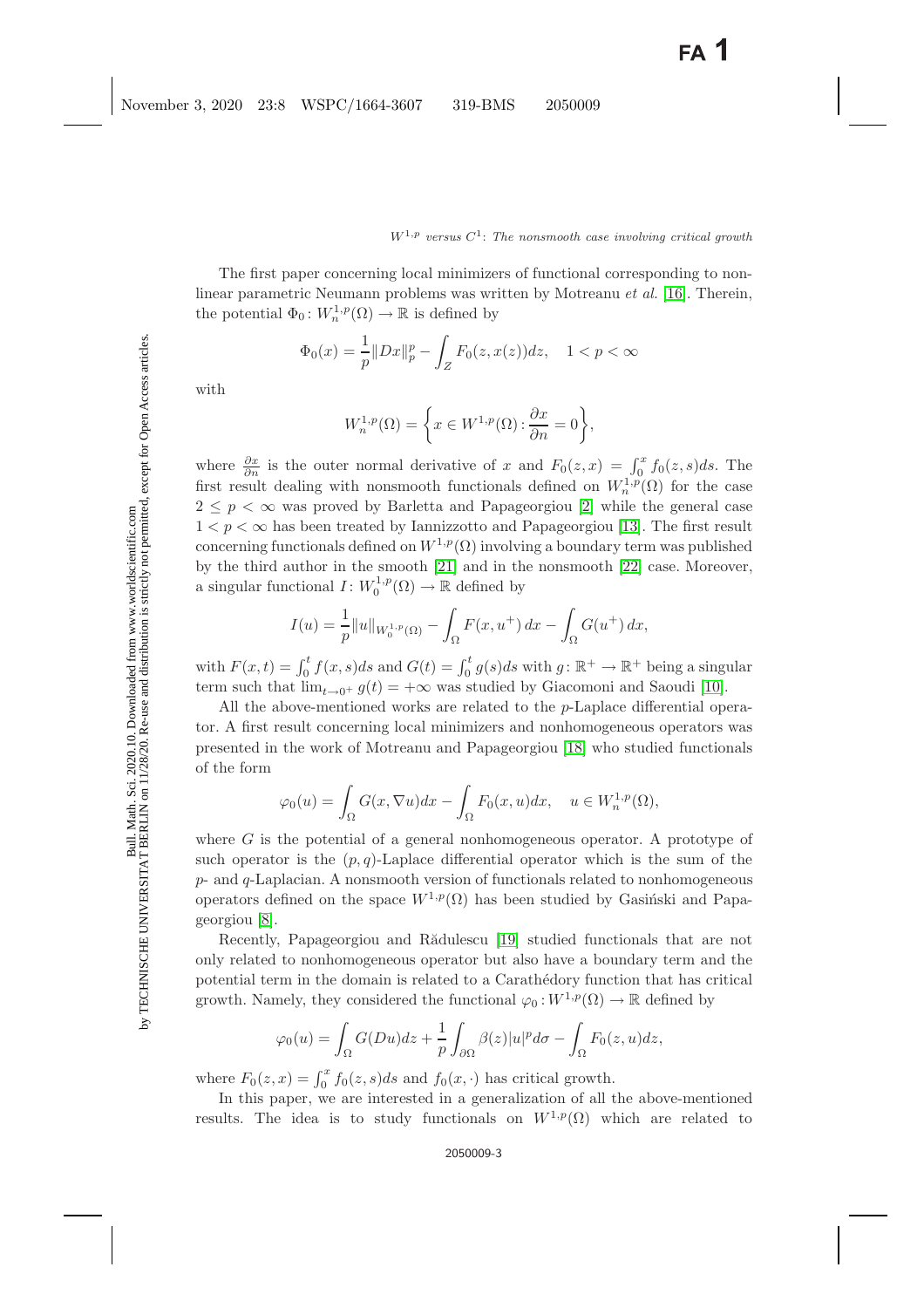*Y. Bai et al.*

nonhomogeneous operators and involving boundary terms that allow critical growth also at the boundary.

To this end, let  $\Omega \subseteq \mathbb{R}^N$  with  $N > 1$  be a bounded domain with a  $C^{1,\alpha}$ -boundary ∂Ω and consider the following functional  $J: W^{1,p}(\Omega) \to \mathbb{R}$  defined by

$$
J(u) = \int_{\Omega} G(x, \nabla u) dx - \int_{\Omega} j_1(x, u) dx - \int_{\partial \Omega} j_2(x, u) d\sigma,
$$
 (1.1)

<span id="page-3-0"></span>where  $G(x, \cdot)$  is the primitive of a function  $a(x, \cdot)$  and the nonlinearities  $j_1 : \Omega \times$  $\mathbb{R} \to \mathbb{R}$ ,  $j_2: \partial \Omega \times \mathbb{R} \to \mathbb{R}$  are measurable in the first argument and locally Lipschitz in the second one, that is, for every  $s \in \mathbb{R}$  there exist a neighborhood  $U_{s,k}$  of s and a constant  $L_{s,k} \geq 0$  such that

$$
|j_k(x,r) - j_k(x,t)| \le L_{s,k}|r - t| \quad \text{ for all } r, t \in U_{s,k}, \text{ for } k = 1,2,
$$

and for all  $x \in \Omega$  and for all  $x \in \partial\Omega$ , respectively. It is easy to see that  $J: W^{1,p}(\Omega) \to$ R need not to be differentiable and clearly it corresponds to the following elliptic inclusion:

$$
-\text{div } a(x, \nabla u) \in \partial j_1(x, u) \text{ in } \Omega,
$$
  

$$
a(x, \nabla u) \cdot \nu \in \partial j_2(x, \gamma u) \text{ on } \partial \Omega,
$$

where  $\nu(x)$  denotes the outer unit normal of  $\Omega$  at  $x \in \partial\Omega$  and  $\partial j_k(x, u), k = 1, 2$ , stands for Clarke's generalized gradient given by

$$
\partial j_k(x,s) = \{ \xi \in \mathbb{R} : j_k^{\circ}(x,s;r) \geq \xi r \text{, for all } r \in \mathbb{R} \},
$$

where the term  $j_k^{\circ}(x, s; r)$  denotes the generalized directional derivative of the locally Lipschitz function  $s \mapsto j_k(x, s)$  at s in the direction r defined by

$$
j_k^{\circ}(x, s; r) = \limsup_{y \to s, t \downarrow 0} \frac{j_k(x, y + tr) - j_k(x, y)}{t},
$$

see [\[5,](#page-13-12) Chap. 2]. Based on the Hahn–Banach theorem, the set  $\partial j_k(x, s)$  is nonempty. An element  $u \in \mathbb{R}$  is said to be a critical point of a locally Lipschitz function  $f: X \to \mathbb{R}$  if there holds

 $f^{\circ}(x; y) > 0$  for all  $y \in X$ 

or, equivalently,  $0 \in \partial f(x)$  (see [\[4\]](#page-13-13)).

# **2. Preliminaries and Hypotheses**

For  $1 \leq p \leq \infty$ , we denote by  $L^p(\Omega)$  and  $L^p(\Omega,\mathbb{R}^N)$  the standard Lebesgue spaces equipped with the norm  $\|\cdot\|_p$  and, for  $1 < p < \infty$ ,  $W^{1,p}(\Omega)$  denotes the Sobolev spaces endowed with the norm  $\|\cdot\|_{1,p}$ . Duality pairing between  $W^{1,p}(\Omega)$ and  $W^{1,p}(\Omega)^*$  will be denoted by  $\langle \cdot, \cdot \rangle$ .

On the boundary  $\partial\Omega$  we consider the  $(N-1)$ -dimensional Hausdorff (surface) measure  $\sigma$ . Having this measure, we can consider the boundary Lebesgue spaces  $L^q(\partial\Omega)$  for  $1 \leq q \leq \infty$  with norm  $\|\cdot\|_{q,\partial\Omega}$ . Furthermore, we know that there exists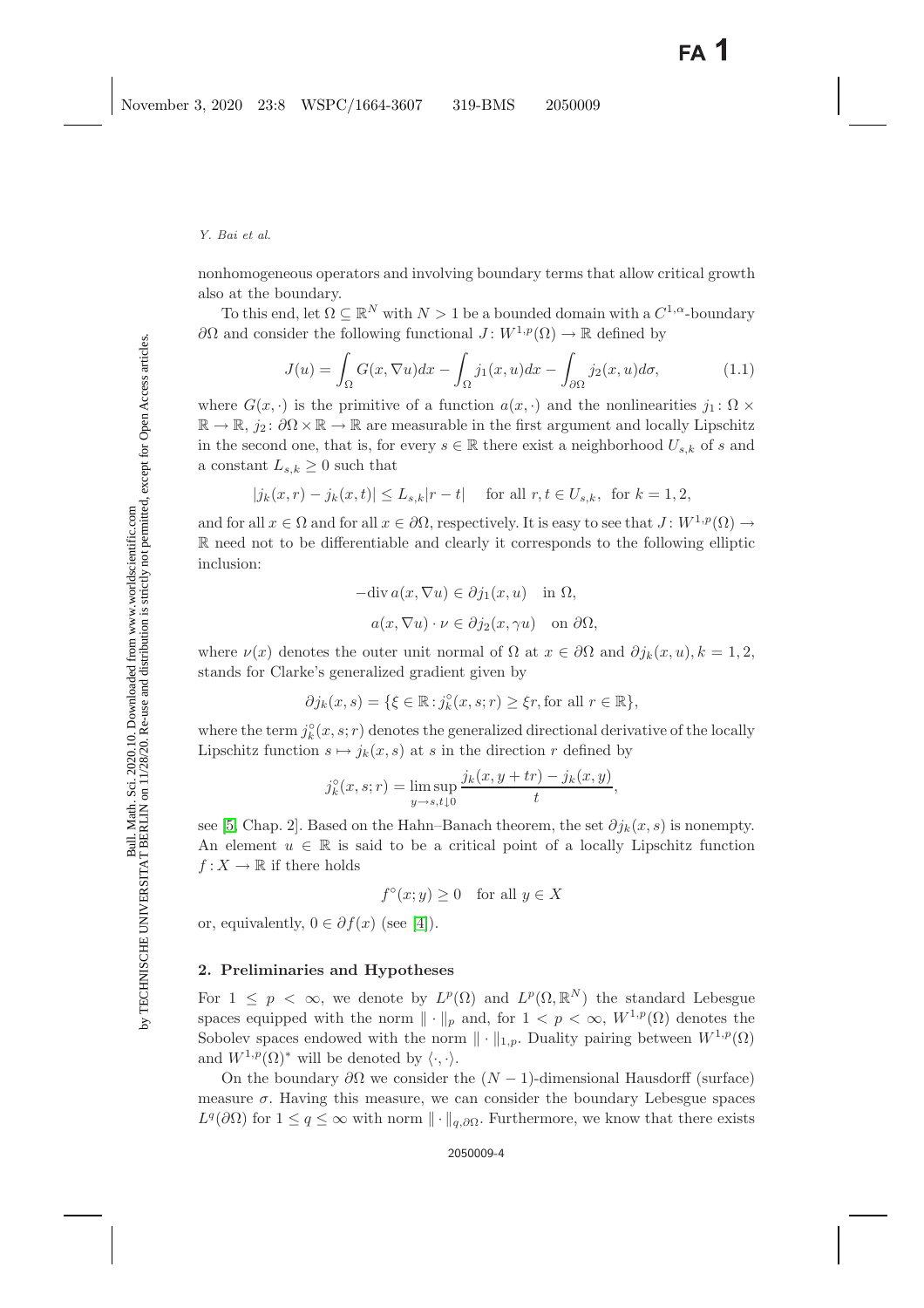a unique linear, continuous map  $\gamma: W^{1,p}(\Omega) \to L^q(\partial\Omega)$  for  $1 \leq q \leq p_*$  called the trace map such that

$$
\gamma(u) = u|_{\partial\Omega}
$$
 for all  $u \in W^{1,p}(\Omega) \cap C(\overline{\Omega}),$ 

<span id="page-4-1"></span>where  $p_*$  is the critical exponent on the boundary given by

$$
p_* = \begin{cases} \frac{(N-1)p}{N-p} & \text{if } p < N, \\ \text{any } q \in (1, \infty) & \text{if } p \ge N. \end{cases}
$$
 (2.1)

Having the trace operator, we can talk about the boundary values for an arbitrary Sobolev function. Within the paper, we will omit the usage of the trace operator  $\gamma$ , for the sake of notational simplicity. Whenever considering the values of a Sobolev function on  $\partial\Omega$ , we understand that the trace operator is applied.

Furthermore, the Sobolev embedding theorem guarantees the existence of a linear, continuous map  $i: W^{1,p}(\Omega) \to L^{p^*}(\Omega)$  with the critical exponent in the domain given by

$$
p^* = \begin{cases} \frac{Np}{N-p} & \text{if } p < N, \\ \text{any } q \in (1, \infty) & \text{if } p \ge N. \end{cases}
$$
 (2.2)

<span id="page-4-0"></span>For more information on the Sobolev embeddings we refer to Gasiński and Papageorgiou [\[9\]](#page-13-14) or Adams [\[1\]](#page-13-15).

For  $s \in (1, +\infty)$  we denote by  $s' = \frac{s}{s-1}$  its conjugate, the inner product in  $\mathbb{R}^N$ is denoted by  $\cdot$  and the norm of  $\mathbb{R}^N$  is given by  $|\cdot|$ . Moreover,  $\mathbb{R}_+ = [0, +\infty)$  and the Lebesgue measure is denoted by  $|\cdot|_N$ .

Next, let  $\vartheta \in C^1(0,\infty)$  be any function satisfying

$$
0 < a_1 \le \frac{t\vartheta'(t)}{\vartheta(t)} \le a_2 \quad \text{and} \quad a_3 t^{p-1} \le \vartheta(t) \le a_4 \left( t^{q-1} + t^{p-1} \right) \tag{2.3}
$$

<span id="page-4-2"></span>for all  $t > 0$ , with some constants  $a_i > 0$ ,  $i \in \{1, 2, 3, 4\}$  and for  $1 < q < p < \infty$ . The hypotheses on  $a: \overline{\Omega} \times \mathbb{R}^N \to \mathbb{R}^N$  are listed as follows:

- H(a):  $a(x,\xi) = a_0(x,|\xi|)\xi$  with  $a_0 \in C(\overline{\Omega} \times \mathbb{R}_+)$  for all  $\xi \in \mathbb{R}^N$  and with  $a_0(x, t) > 0$  for all  $x \in \overline{\Omega}$ , for all  $t > 0$  and
	- (i)  $a_0 \in C^1(\overline{\Omega} \times (0,\infty))$ ,  $t \mapsto ta_0(x,t)$  is strictly increasing in  $(0,\infty)$ ,  $\lim_{x \to a_0}(x,t) = 0$  for all  $x \in \Omega$  and  $t\rightarrow 0^+$

$$
\lim_{t \to 0^+} \frac{ta'_0(x,t)}{a_0(x,t)} = c > -1 \quad \text{for all } x \in \overline{\Omega};
$$

- (ii)  $|\nabla_{\xi}a(x,\xi)| \leq a_5 \frac{\vartheta(|\xi|)}{|\xi|}$  for all  $x \in \overline{\Omega}$ , for all  $\xi \in \mathbb{R}^N \setminus \{0\}$  and for some  $a_5 > 0$ ;
- (iii)  $\nabla_{\xi} a(x,\xi) y \cdot y \geq \frac{\vartheta(|\xi|)}{|\xi|} |y|^2$  for all  $x \in \overline{\Omega}$ , for all  $\xi \in \mathbb{R}^N \setminus \{0\}$  and for all  $y \in \mathbb{R}^N$ .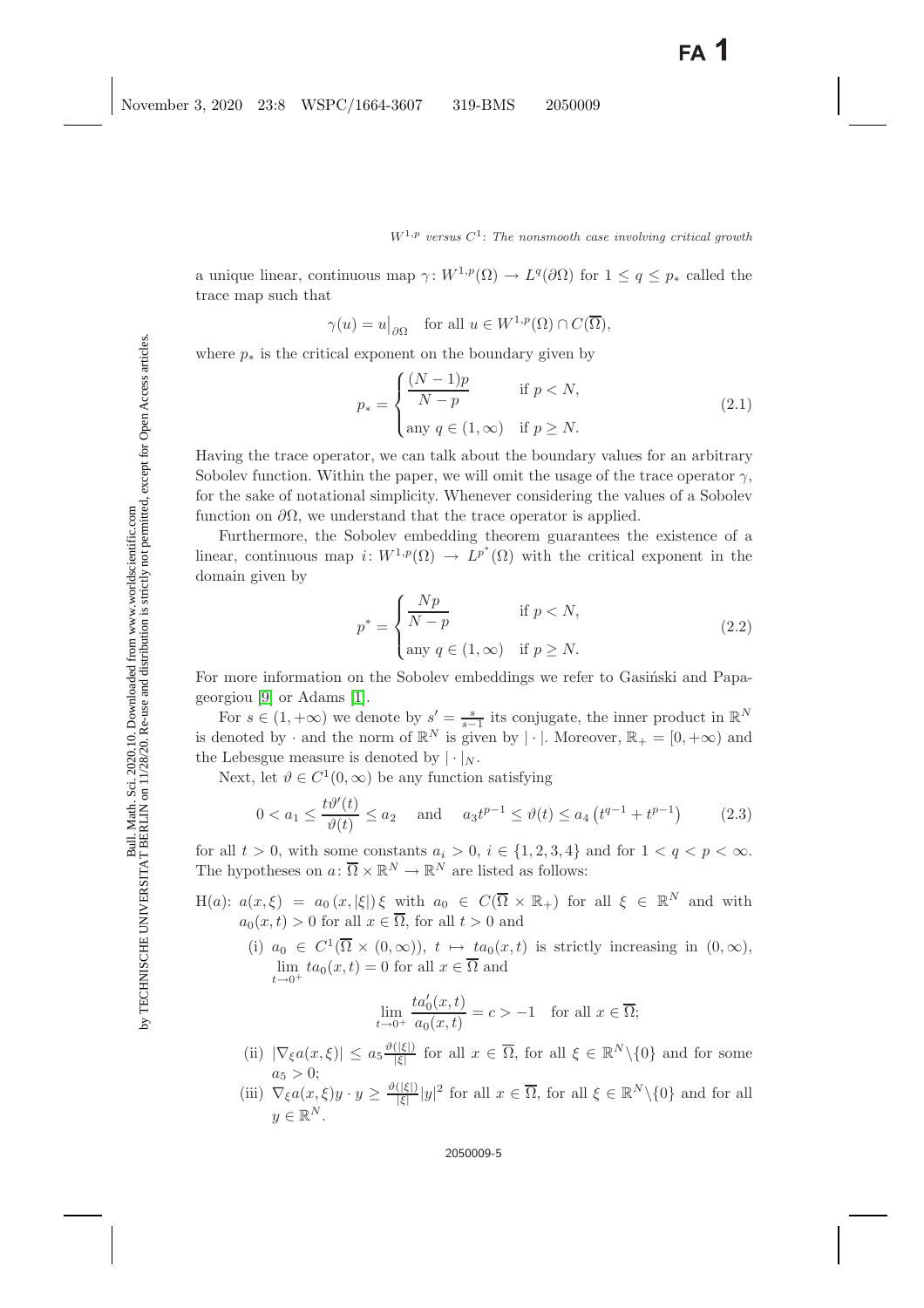*Y. Bai et al.*

$$
G_0(x,t) = \int_0^t a_0(x,s)s ds,
$$

then  $G_0 \in C^1(\overline{\Omega} \times \mathbb{R}_+)$  and the function  $G_0(x, \cdot)$  is increasing and strictly convex for all  $x \in \overline{\Omega}$ . We set  $G(x,\xi) = G_0(x,|\xi|)$  for all  $(x,\xi) \in \overline{\Omega} \times \mathbb{R}^N$  and obtain that  $G \in C^1(\overline{\Omega} \times \mathbb{R}^N)$  and that the function  $\xi \to G(x,\xi)$  is convex. Moreover, we easily derive that

$$
\nabla_{\xi} G(x,\xi) = (G_0)'_t(x,|\xi|) \frac{\xi}{|\xi|} = a_0(x,|\xi|) \xi = a(x,\xi)
$$

for all  $\xi \in \mathbb{R}^N \setminus \{0\}$  and  $\nabla_{\xi} G(x, 0) = 0$ . In other words,  $G(x, \cdot)$  occurs to be the primitive of  $a(x, \cdot)$ . Combining this with convexity of  $G(x, \cdot)$  and the fact that  $G(x, 0) = 0$  for all  $x \in \Omega$  we get

$$
G(x,\xi) \le a(x,\xi) \cdot \xi \quad \text{for all } (x,\xi) \in \overline{\Omega} \times \mathbb{R}^N. \tag{2.4}
$$

<span id="page-5-1"></span><span id="page-5-0"></span>The following lemma summarizes some properties of the function  $a: \overline{\Omega} \times$  $\mathbb{R}^N \to \mathbb{R}^N$ .

**Lemma 2.2.** *If hypotheses*  $H(a)$  *hold, then:* 

- (i)  $a \in C(\overline{\Omega} \times \mathbb{R}^N, \mathbb{R}^N) \cap C^1(\overline{\Omega} \times (\mathbb{R}^N \setminus \{0\}), \mathbb{R}^N)$  and for all  $x \in \overline{\Omega}$  the map  $\xi \mapsto a(x,\xi)$  *is continuous, strictly monotone and so maximal monotone as well*;
- (ii) *there exists*  $a_6 > 0$ , *such that*  $|a(x,\xi)| \le a_6 \left(1 + |\xi|^{p-1}\right)$  *for all*  $x \in \overline{\Omega}$  *and*  $\xi \in \mathbb{R}^N$ ;
- (iii)  $a(x,\xi) \cdot \xi \ge \frac{a_3}{p-1} |\xi|^p$  *for all*  $x \in \overline{\Omega}$  *and for all*  $\xi \in \mathbb{R}^N$ *.*

Lemma [2.2](#page-5-0) together with [\(2.4\)](#page-5-1) allow to obtain the following growth estimates on  $G(x, \cdot)$ .

**Corollary 2.3.** If hypotheses  $H(a)$  hold, then there exists  $a_7 > 0$  such that

$$
\frac{a_3}{p(p-1)}|\xi|^p \le G(x,\xi) \le a_7 (1+|\xi|^p)
$$

*for all*  $x \in \overline{\Omega}$  *and*  $\xi \in \mathbb{R}^N$ *.* 

The nonlinear operator  $A: W^{1,p}(\Omega) \to W^{1,p}(\Omega)^*$  defined by

$$
\langle A(u), \varphi \rangle = \int_{\Omega} a(x, \nabla u) \cdot \nabla \varphi dx \quad \text{for all } u, \varphi \in W^{1, p}(\Omega), \tag{2.5}
$$

<span id="page-5-2"></span>possesses the following useful properties (see Gasinski and Papageorgiou [\[9\]](#page-13-14)).

**Proposition 2.4.** *If hypotheses* H(*a*) *hold and the operator* A:  $W^{1,p}(\Omega) \rightarrow$  $W^{1,p}(\Omega)$ <sup>\*</sup> *is defined by* [\(2.5\)](#page-5-2), *then* A *is bounded*, *monotone*, *continuous*, *hence maximal monotone and of type*  $(S_+)$ *.*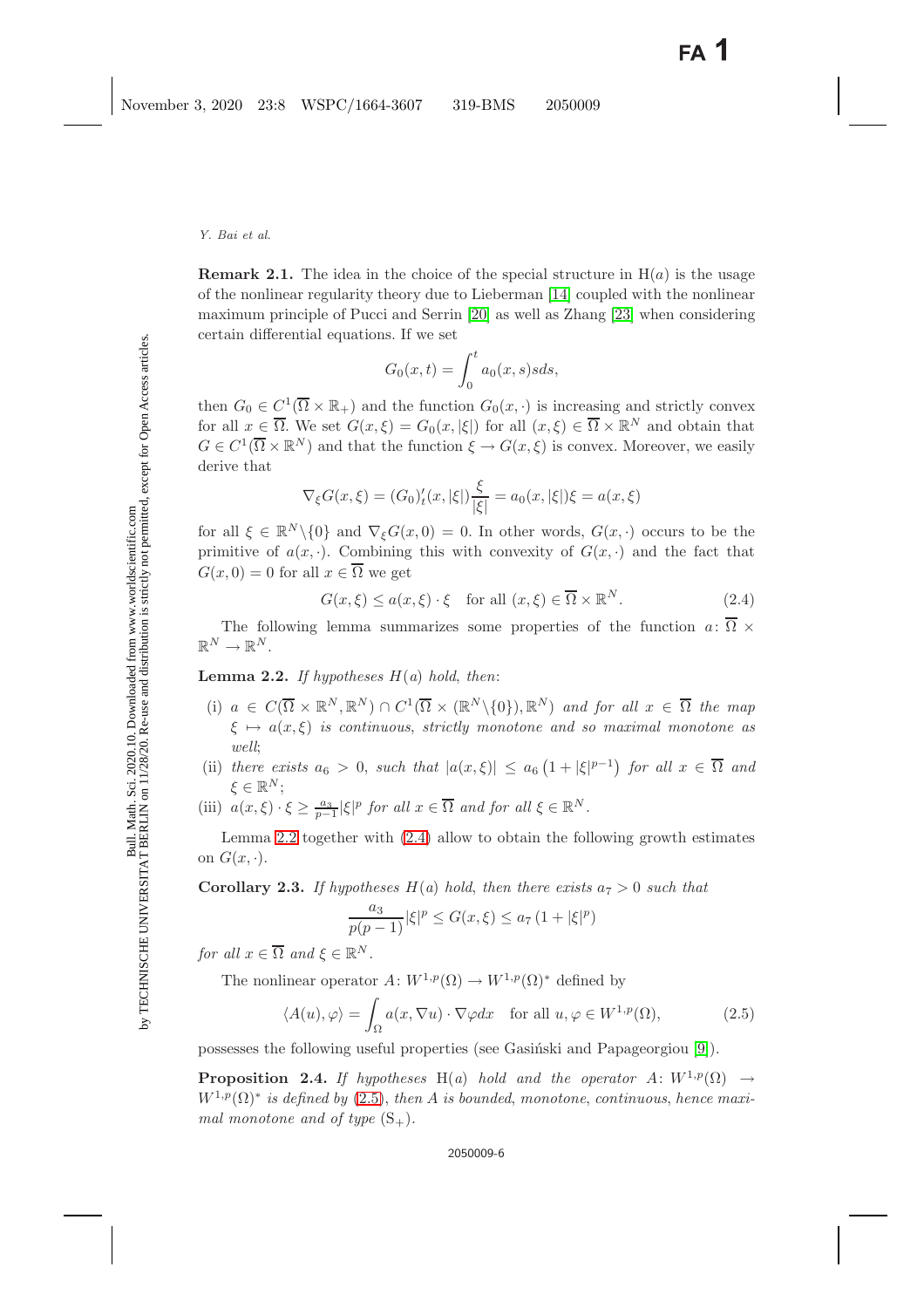The following examples expose some operators fitting in our setting.

**Example 2.5.** In the definitions of the operators a, we drop the dependence on x just for simplicity. All the following maps satisfy hypotheses  $H(a)$ :

(i) If  $a(\xi) = |\xi|^{p-2}\xi$  with  $1 < p < \infty$ , then the corresponding operator is the classical p-Laplacian

$$
\Delta_p u = \text{div}(|\nabla u|^{p-2} \nabla u) \quad \text{for all } u \in W^{1,p}(\Omega).
$$

In this case  $G(\xi) = \frac{1}{p} |\xi|^p$  for all  $\xi \in \mathbb{R}^N$ .

- (ii) If  $a(\xi) = |\xi|^{p-2}\xi + \mu |\xi|^{q-2}\xi$  with  $1 < q < p < \infty$  and  $\mu > 0$  then the corresponding operator is the so-called weighted  $(p, q)$ -Laplacian defined by  $\Delta_p u + \mu \Delta_q u$  for all  $u \in W^{1,p}(\Omega)$ . In this case  $G(\xi) = \frac{1}{p} |\xi|^p + \frac{\mu}{q} |\xi|^q$  for all  $\xi \in \mathbb{R}^N$ .
- (iii) If  $a(\xi) = (1 + |\xi|^2)^{\frac{p-2}{2}} \xi$  with  $1 < p < \infty$ , then this map represents the generalized p-mean curvature differential operator defined by

 $\operatorname{div}[(1+|\nabla u|^2)^{\frac{p-2}{2}}\nabla u]$  for all  $u \in W^{1,p}(\Omega)$ .

In this case  $G(\xi) = \frac{1}{p}(1 + |\xi|^2)^{\frac{p}{2}}$  for all  $\xi \in \mathbb{R}^N$ .

Next, let us give the hypotheses on the nonsmooth potentials  $j_1: \Omega \times \mathbb{R} \to \mathbb{R}$ and  $j_2$ :  $\partial\Omega \times \mathbb{R} \to \mathbb{R}$ .

- $H(j_1)$  (i)  $x \mapsto j_1(x, s)$  is measurable in  $\Omega$  for all  $s \in \mathbb{R}$ ;
	- (ii)  $s \mapsto j_1(x, s)$  is locally Lipschitz for almost all  $x \in \Omega$ ;
	- (iii) for some constants  $c_1 > 0$  and  $1 < q_1 < p^*$  (where  $p^*$  is the given in  $(2.2)$ , we have

$$
|\xi_1| \le c_1(1+|s|^{q_1-1})
$$

for almost all  $x \in \Omega$  and for all  $\xi_1 \in \partial j_1(x, s)$ .

- $H(j_2)$ (i)  $x \mapsto j_2(x, s)$  is measurable in  $\partial\Omega$  for all  $s \in \mathbb{R}$ ;
	- (ii)  $s \mapsto j_2(x, s)$  is locally Lipschitz for almost all  $x \in \partial \Omega$ ;
		- (iii) for some constants  $c_2 > 0$  and  $1 < q_2 \leq p_*$  (where  $p_*$  is given in [\(2.1\)](#page-4-1)), we have

$$
|\xi_2| \le c_2(1+|s|^{q_2-1})
$$

for almost all  $x \in \partial\Omega$  and all  $\xi_2 \in \partial j_2(x, s)$ ;

(iv) for any  $u \in W^{1,p}(\Omega)$  and  $\xi_3 \in \partial j_2(x, u)$  we have

$$
|\xi_3(x_1) - \xi_3(x_2)| \le L|x_1 - x_2|^{\alpha},
$$

for all  $x_1, x_2$  in  $\partial\Omega$  with  $\alpha \in (0, 1]$ .

#### 2050009-7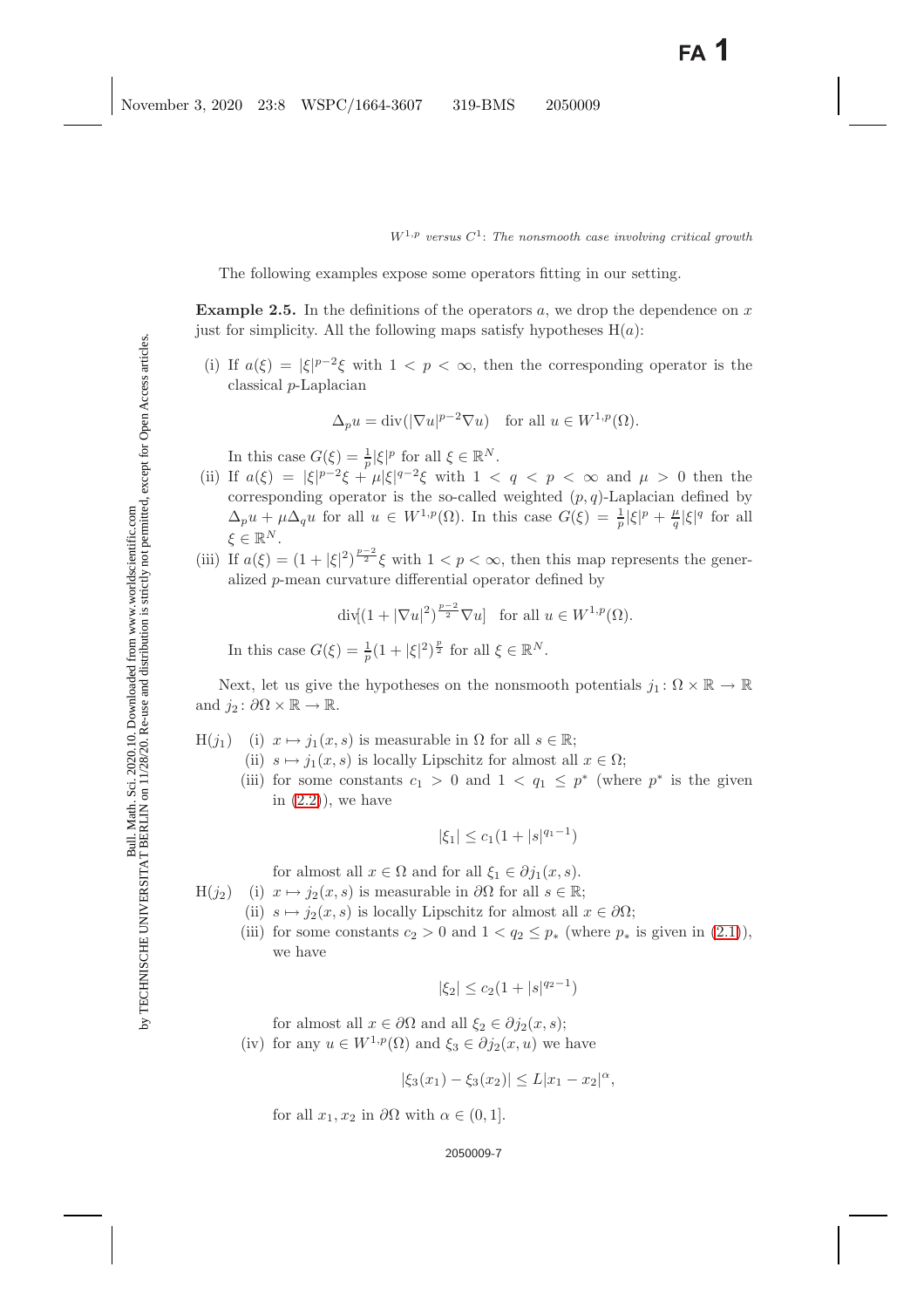## **3. Main Result**

The following main result of this paper gives an answer about the relation between local Sobolev and Hölder minimizers of functionals of type  $J$  given in [\(1.1\)](#page-3-0). We point out again that our functional is more general than the functionals of all the other cited papers above because we have a general, nonhomogeneous operator and we allow critical growth even on the boundary.

<span id="page-7-1"></span>**Theorem 3.1.** *Let*  $\Omega \subseteq \mathbb{R}^N$  *with*  $N > 1$  *be a bounded domain with a*  $C^{1,\alpha}$ *-boundary* ∂Ω *and let the assumptions*  $H(a)$ ,  $H(j_1)$ , *and*  $H(j_2)$  *be satisfied.* If  $u_0 ∈ W^{1,p}(\Omega)$ *is a local*  $C^1(\overline{\Omega})$ *-minimizer of J, that is, there exists*  $\rho_0 > 0$  *such that* 

 $J(u_0) \leq J(u_0 + h)$  *for all*  $h \in C^1(\overline{\Omega})$  *with*  $||h||_{C^1(\overline{\Omega})} \leq \rho_0$ ,

*then*  $u_0 \in C^{1,\eta}(\overline{\Omega})$  *for some*  $\eta \in (0,1)$  *and*  $u_0$  *is a local*  $W^{1,p}(\Omega)$ *-minimizer of* J, *that is, there exists*  $\rho_1 > 0$  *such that* 

$$
J(u_0) \leq J(u_0 + h) \quad \text{for all } h \in W^{1,p}(\Omega) \text{ with } ||h||_{1,p} \leq \rho_1.
$$

**Proof.** First, from hypotheses  $H(a)$ ,  $H(j_1)$ ,  $H(j_2)$  and Hu and Papageorgiou [\[12,](#page-13-18) p. 313], we know that the functional  $J: W^{1,p}(\Omega) \to \mathbb{R}$  is locally Lipschitz continuous. Let  $h \in C^1(\overline{\Omega})$  and let  $t > 0$  be small. Since  $u_0$  is a local  $C^1(\overline{\Omega})$ -minimizer of J, we have

$$
0 \le \frac{J(u_0 + th) - J(u_0)}{t}.
$$

This implies

 $0 \leq J^{\circ}(u_0; h)$  for all  $h \in C^1(\overline{\Omega}).$ 

Note that the function  $h \mapsto J^{\circ}(u_0; h)$  is upper semicontinuous and  $C^1(\overline{\Omega})$  is dense in  $W^{1,p}(\Omega)$ , hence

 $0 \leq J^{\circ}(u_0; h)$  for all  $h \in W^{1,p}(\Omega)$ .

Obviously, we have

$$
0\in \partial J(u_0).
$$

This means that there exist functions  $g_1 \in L^{q'_1}(\Omega)$  with  $g_1(x) \in \partial j_1(x, u_0(x))$  for almost all  $x \in \Omega$  and  $g_2 \in L^{q'_2}(\partial \Omega)$  with  $g_2(x) \in \partial j_2(x, u_0(x))$  for almost all  $x \in \partial \Omega$ such that

$$
\int_{\Omega} a(x, \nabla u_0) \cdot \nabla v dx = \int_{\Omega} g_1 v dx + \int_{\partial \Omega} g_2 v d\sigma \quad \text{for all } v \in W^{1, p}(\Omega). \tag{3.1}
$$

<span id="page-7-0"></span>Equation [\(3.1\)](#page-7-0) stands for the weak formulation of the following nonhomogeneous Neumann boundary value problem:

 $-div a(x, \nabla u_0) = g_1$  in  $\Omega$ ,  $a(x, \nabla u_0) \cdot \nu = g_2$  on  $\partial \Omega$ .

It follows from Marino and Winkert [\[15,](#page-13-19) Theorem 3.1] that  $u_0 \in L^{\infty}(\overline{\Omega})$ . This combined with the regularity results due to Lieberman [\[14\]](#page-13-16) implies the existence of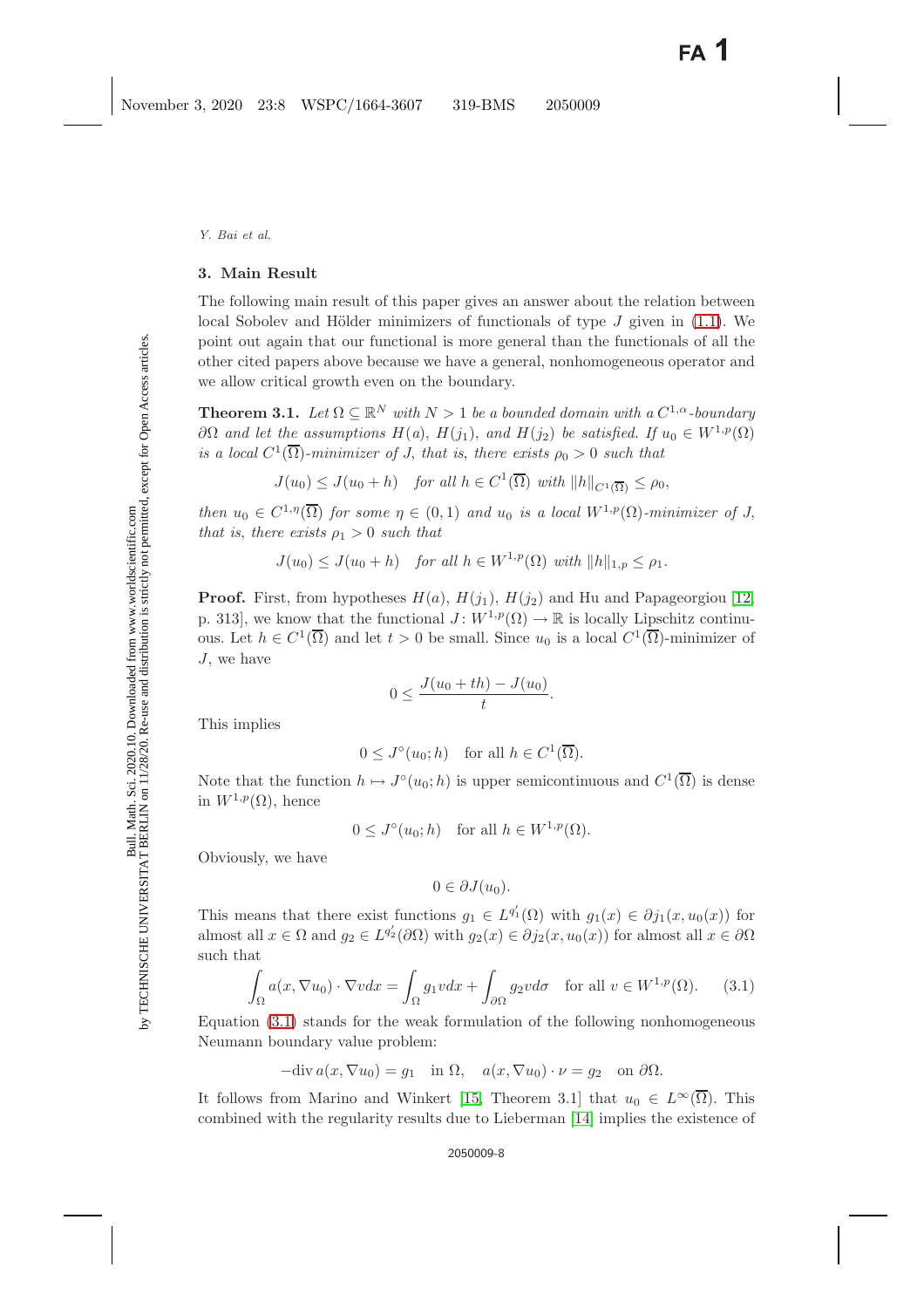<span id="page-8-4"></span> $\eta \in (0,1)$  and  $M > 0$  such that

<span id="page-8-0"></span> $u_0 \in C^{1,\eta}(\overline{\Omega})$  and  $||u_0||_{C^{1,\eta}(\overline{\Omega})} \leq M.$  (3.2)

To obtain out thesis, we need to show that  $u_0$  is also a local minimizer of J in the  $W^{1,p}(\Omega)$ -norm. For this purpose, consider the minimizing problem

$$
m_0^{\varepsilon} = \inf_{h \in \overline{B}_{\varepsilon}} J(u_0 + h), \tag{3.3}
$$

where

$$
\overline{B}_{\varepsilon} = \{ h \in W^{1,p}(\Omega) \, | \, ||h||_{1,p} \le \varepsilon \}.
$$

Arguing by contradiction, assume that  $u_0$  is not a local minimizer of the functional J in the  $W^{1,p}(\Omega)$ -topology. Then we find  $\varepsilon_0 \in (0,1]$  such that

$$
m_0^{\varepsilon} < J(u_0) \quad \text{for all } \varepsilon \in (0, \varepsilon_0). \tag{3.4}
$$

<span id="page-8-2"></span><span id="page-8-1"></span>Fix  $\varepsilon \in (0, \varepsilon_0)$  and let  $\{h_n\}_{n\geq 1} \subset \overline{B}_{\varepsilon}$  be a minimizing sequence for [\(3.3\)](#page-8-0), that is

$$
\lim_{n \to \infty} J(u_0 + h_n) = m_0^{\varepsilon}.
$$
\n(3.5)

From [\(3.4\)](#page-8-1), we see that  $\|\nabla h_n\|_p$  is bounded and since  $u \mapsto \|\nabla u\|_p + \|u\|_{p^*}$  is an equivalent norm on  $W^{1,p}(\Omega)$  (we can also use the norm  $u \mapsto ||\nabla u||_p + ||u||_{p_*,\partial\Omega}$ ), it is clear that the sequence  $\{h_n\}_{n\geq 1} \subseteq \overline{B}_{\varepsilon}$  is bounded in  $W^{1,p}(\Omega)$  and so we can assume that

$$
h_n \rightharpoonup h_{\varepsilon} \quad \text{in } W^{1,p}(\Omega), \text{ in } L^{p^*}(\Omega) \text{ and in } L^{p_*}(\partial \Omega),
$$
  

$$
h_n(x) \to h_{\varepsilon}(x) \quad \text{for almost all } x \in \Omega \text{ and for almost all } x \in \partial \Omega,
$$
 (3.6)

<span id="page-8-3"></span>by the Sobolev and the trace embedding theorem, respectively.

Applying the Extended Fatou Lemma (see, [\[7,](#page-13-20) Theorem A.2.8]), we can obtain that  $\varphi$  is sequentially weakly semicontinuous. From [\(3.5\)](#page-8-2) and [\(3.6\)](#page-8-3) it follows that

$$
m_0^{\varepsilon} = \inf_{h \in \overline{B}_{\varepsilon}} J(u_0 + h) \le J(u_0 + h_{\varepsilon}) \le \liminf_{n \to \infty} J(u_0 + h_n) \le \lim_{n \to \infty} J(u_0 + h_n) = m_0^{\varepsilon},
$$

and hence, due to [\(3.4\)](#page-8-1),  $h_{\varepsilon} \neq 0$ .

We are now in the position to apply the nonsmooth Lagrange multiplier rule, see [\[5,](#page-13-12) Theorem 1 and Proposition 13], which guarantees the existence of a multiplier  $\lambda_{\varepsilon} \geq 0$  such that

$$
0 \in \partial J(u_0 + h_{\varepsilon}) + \lambda_{\varepsilon} K(h_{\varepsilon}),
$$

where the function  $K: W^{1,p}(\Omega) \to W^{1,p}(\Omega)^*$  is defined by

$$
\langle K(h_{\varepsilon}), v \rangle = \int_{\Omega} |\nabla h_{\varepsilon}|^{p-2} \nabla h_{\varepsilon} \cdot \nabla v dx + \int_{\Omega} |h_{\varepsilon}|^{p-2} h_{\varepsilon} v dx \quad \text{for all } v \in W^{1,p}(\Omega).
$$

Therefore,

there exist  $\hat{g}_1 \in L^{q'_1}(\Omega)$  and  $\hat{g}_2 \in L^{q'_2}(\partial \Omega)$  with  $\hat{g}_1(x) \in \partial j_1(x,(u_0 + h_{\varepsilon})(x))$  for almost all  $x \in \Omega$  and  $\hat{g}_2(x) \in \partial j_2(x,(u_0 + h_{\varepsilon})(x))$  for almost all  $x \in \partial \Omega$  such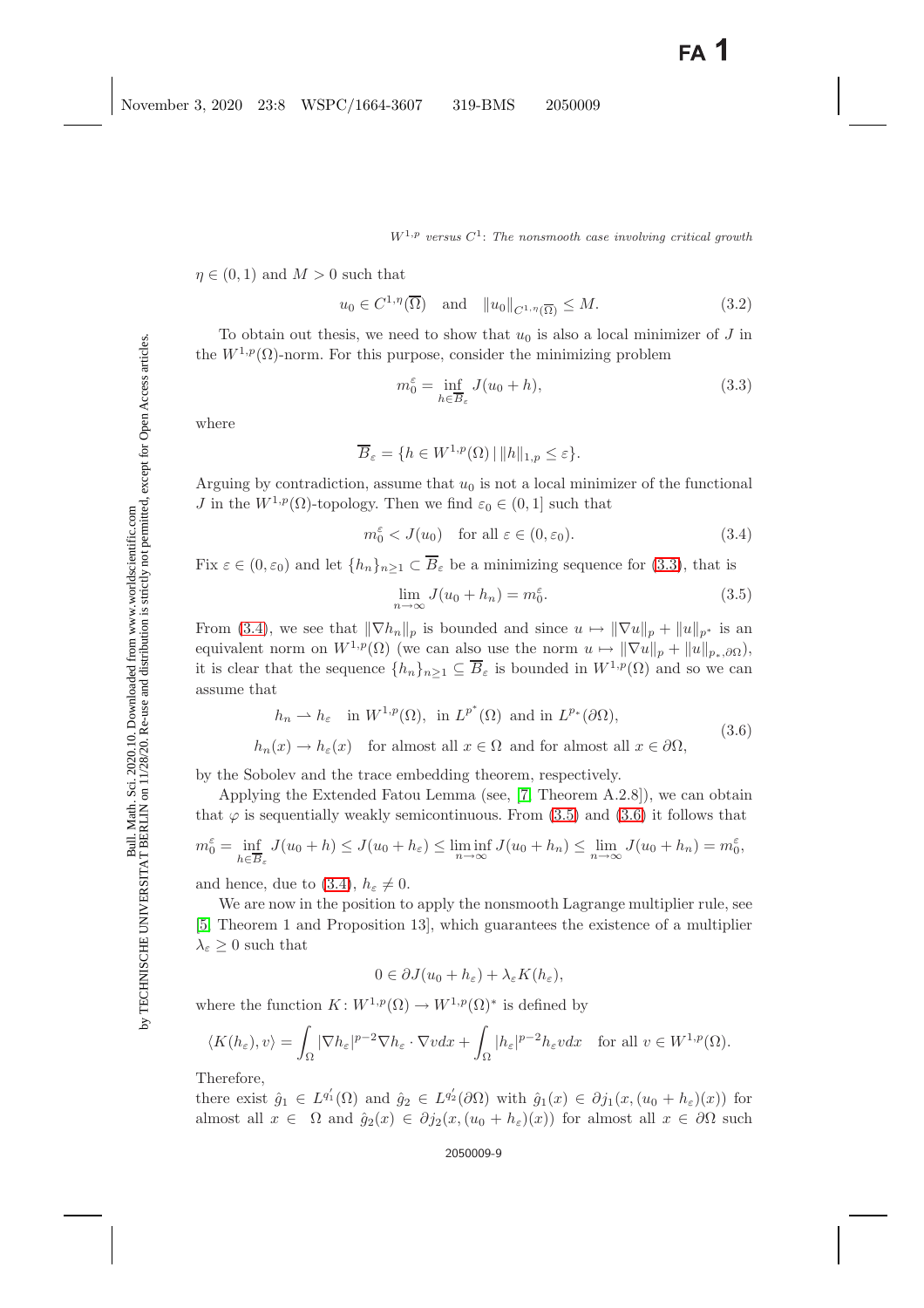<span id="page-9-0"></span>that

$$
\int_{\Omega} a(x, \nabla(u_0 + h_{\varepsilon})) \cdot \nabla v dx - \int_{\Omega} \hat{g}_1 v dx - \int_{\partial \Omega} \hat{g}_2 v d\sigma \n+ \lambda_{\varepsilon} \int_{\Omega} |h_{\varepsilon}|^{p-2} h_{\varepsilon} v dx + \lambda_{\varepsilon} \int_{\Omega} |\nabla h_{\varepsilon}|^{p-2} \nabla h_{\varepsilon} \cdot \nabla v dx = 0
$$
\n(3.7)

for all  $v \in W^{1,p}(\Omega)$ . We need to prove that  $h_{\varepsilon}$  belongs to  $L^{\infty}(\Omega)$  and hence to  $C^{1,\eta}(\overline{\Omega})$  for some  $\eta \in (0,1)$  due to the regularity results due to Lieberman [\[14\]](#page-13-16). To end this, let us consider three cases for the multiplier  $\lambda_{\varepsilon}$ .

**Case 1.**  $\lambda_{\varepsilon} = 0$  with  $\varepsilon \in (0, 1]$ In this case, Eq. [\(3.7\)](#page-9-0) becomes

$$
\int_{\Omega} a(x, \nabla(u_0 + h_{\varepsilon})) \cdot \nabla v dx = \int_{\Omega} \hat{g}_1 v dx + \int_{\partial \Omega} \hat{g}_2 v d\sigma \quad \text{for all } v \in W^{1, p}(\Omega).
$$

As before, by applying the *a priori* results of Marino and Winkert [\[15,](#page-13-19) Theorem 3.1], the regularity results due to Lieberman [\[14,](#page-13-16) Theorem 2] and the fact that  $u_0 \in C^{1,\eta}(\overline{\Omega})$  for some  $\eta \in (0,1)$  gives

$$
h_{\varepsilon} \in C^{1,\hat{\eta}}(\overline{\Omega}) \quad \text{and} \quad \|h_{\varepsilon}\|_{C^{1,\hat{\eta}}(\overline{\Omega})} \le M \tag{3.8}
$$

<span id="page-9-2"></span>for some  $\hat{\eta} \in (0,1)$  and  $M > 0$ .

<span id="page-9-1"></span>**Case 2.**  $0 < \lambda_{\varepsilon} \leq 1$  with  $\varepsilon \in (0, 1]$ Multiplying [\(3.1\)](#page-7-0) by  $\lambda_{\epsilon} > 0$  and adding this to [\(3.7\)](#page-9-0) results in

$$
\int_{\Omega} a(x, \nabla(u_0 + h_{\varepsilon})) \cdot \nabla v dx + \lambda_{\varepsilon} \int_{\Omega} a(x, \nabla u_0) \cdot \nabla v dx \n+ \lambda_{\varepsilon} \int_{\Omega} |\nabla h_{\varepsilon}|^{p-2} \nabla h_{\varepsilon} \cdot \nabla v dx \n= \int_{\Omega} (-\lambda_{\varepsilon}|h_{\varepsilon}|^{p-2} h_{\varepsilon} + \hat{g}_1 + \lambda_{\varepsilon} g_1) v dx + \int_{\partial\Omega} (\hat{g}_2 + \lambda_{\varepsilon} g_2) v d\sigma.
$$
\n(3.9)

Now we introduce the map  $T_{\varepsilon} : \Omega \times \mathbb{R}^N \to \mathbb{R}^N$  defined by

$$
T_{\varepsilon}(x,\xi) = a(x,\xi) + \lambda_{\varepsilon} a(x,H(x)) + \lambda_{\varepsilon} |\xi - H(x)|^{p-2} (\xi - H(x))
$$

for all  $\xi \in \mathbb{R}^N$  and for almost all  $x \in \Omega$ , where  $H(x) = \nabla u_0(x)$  and  $H \in C^{\eta}(\overline{\Omega}; \mathbb{R}^N)$ for some  $\eta \in (0,1)$ , thanks to [\(3.2\)](#page-8-4). Since  $a: \overline{\Omega} \times \mathbb{R}^N \to \mathbb{R}^N$  is continuous (see Lemma [2.2\(](#page-5-0)i)), let  $m_H = \max_{x \in \overline{\Omega}} |a(x, H(x))| = \max_{x \in \overline{\Omega}} |a(x, \nabla u_0(x))|$ . It is easy to see that  $T_{\varepsilon} \in C(\overline{\Omega} \times \mathbb{R}^{N}; \mathbb{R}^{N})$ . On the other side, we can apply Lemma [2.2\(](#page-5-0)iii) and Young's inequality to obtain

$$
T_{\varepsilon}(x,\xi) \cdot \xi = a(x,\xi) \cdot \xi + \lambda_{\varepsilon} a(x, H(x)) \cdot \xi + \lambda_{\varepsilon} |\xi - H(x)|^{p-2} (\xi - H(x)) \cdot \xi
$$
  

$$
\geq \frac{a_3}{p-1} |\xi|^p - \lambda_{\varepsilon} |a(x, H(x))| \cdot |\xi| + \lambda_{\varepsilon} |\xi - H(x)|^p
$$
  

$$
-\lambda_{\varepsilon} |\xi - H(x)|^{p-2} (\xi - H(x)) \cdot H(x)
$$

2050009-10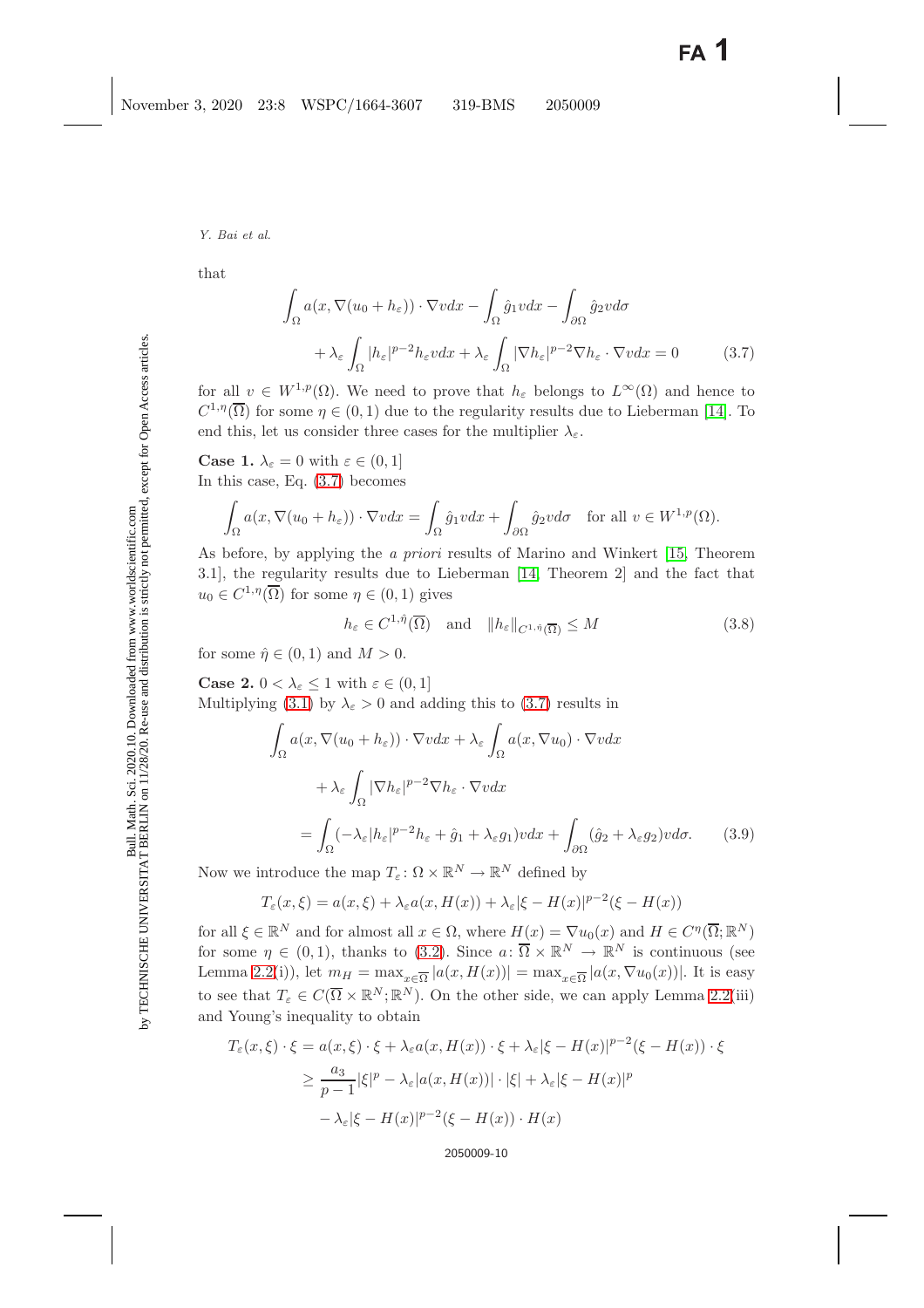$$
\geq \frac{a_3}{p-1} |\xi|^p - \lambda_{\varepsilon} m_H |\xi| - \lambda_{\varepsilon} |\xi - H(x)|^{p-1} |H(x)|
$$
  
\n
$$
\geq \frac{a_3}{p-1} |\xi|^p - \lambda_{\varepsilon} m_H |\xi| - \lambda_{\varepsilon} m_H |\xi - H(x)|^{p-1}
$$
  
\n
$$
\geq \frac{a_3}{p-1} |\xi|^p - \delta |\xi|^p - d_1(\lambda_{\varepsilon}, m_H, \delta),
$$

where  $\delta = \frac{a_3}{2(p-1)}$  and  $d_1(\lambda_{\varepsilon}, m_H, \delta) > 0$  is a constant, which is independent of  $\xi$ . Hence, we have

$$
T_{\varepsilon}(x,\xi)\cdot\xi\geq \frac{a_3}{2(p-1)}|\xi|^p-d_1(\lambda_{\varepsilon},m_H,\delta)
$$

for all  $\xi \in \mathbb{R}^N$  and for almost all  $x \in \Omega$ . This means that  $T_{\varepsilon}$  satisfies a strong ellipticity condition. Note that Eq. [\(3.9\)](#page-9-1) can be written in the form

$$
- \operatorname{div}(T_{\varepsilon}(x, \nabla(u_0 + h_{\varepsilon}))) = -\lambda_{\varepsilon} |h_{\varepsilon}|^{p-2} h_{\varepsilon} + \hat{g}_1 + \lambda_{\varepsilon} g_1 \quad \text{in } \Omega,
$$
  

$$
T_{\varepsilon}(x, \nabla(u_0 + h_{\varepsilon})) \cdot \nu = \hat{g}_2 + \lambda_{\varepsilon} g_2 \quad \text{on } \partial \Omega.
$$
 (3.10)

<span id="page-10-1"></span><span id="page-10-0"></span>Now are able to apply the again the results of Marino and Winkert [\[15,](#page-13-19) Theorem 3.1] which gives  $u_0 + h_{\varepsilon} \in L^{\infty}(\overline{\Omega})$ . However,  $u_0 \in C^{1,\eta}(\overline{\Omega})$  leads to  $h_{\varepsilon} \in L^{\infty}(\overline{\Omega})$ . Moreover, by using  $(2.3)$  and hypothesis  $H(a)(ii)$ , we obtain

$$
|\nabla_{\xi}T_{\varepsilon}(x,\xi)| \le |\nabla_{\xi}a(x,\xi)| + \lambda_{\varepsilon}|\nabla_{\xi}|[\xi - H(x)|^{p-2}(\xi - H(x))]|
$$
  
\n
$$
\le a_5 \frac{\vartheta(|\xi|)}{|\xi|} + b_1 + b_2|\xi|^{p-2}
$$
  
\n
$$
\le a_5 a_4 (1+2|\xi|^{p-2}) + b_1 + b_2|\xi|^{p-2}
$$
  
\n
$$
= (2a_4 a_5 + b_2)|\xi|^{p-2} + b_1 + a_4 a_5
$$
\n(3.11)

<span id="page-10-2"></span>for all  $\xi \in \mathbb{R}^N \setminus \{0\}$ , for almost all  $x \in \Omega$  and for some  $b_1, b_2 > 0$  which are independent of  $\xi$ . In the same way, applying [\(2.3\)](#page-4-2) and hypothesis H(a)(iii) leads to

$$
\nabla_{\xi} T_{\varepsilon}(x,\xi)y \cdot y = \nabla_{\xi} a(x,\xi)y \cdot y + \lambda_{\varepsilon} \nabla_{\xi} [|\xi - H(x)|^{p-2} (\xi - H(x))]y \cdot y
$$
  
\n
$$
\geq \frac{\vartheta(|\xi|)}{|\xi|} |y|^2 + \lambda_{\varepsilon} |\xi - H(x)|^{p-2} |y|^2
$$
  
\n
$$
+ \lambda_{\varepsilon} (p-2) |\xi - H(x)|^{p-4} (\xi - H(x)) \cdot y
$$
  
\n
$$
\geq c_1 |\xi|^{p-2} |y|^2 + \lambda_{\varepsilon} \min\{1, p-1\} |\xi - H(x)|^{p-2} |y|^2
$$
  
\n
$$
\geq c_1 |\xi|^{p-2} |y|^2. \tag{3.12}
$$

Finally, since  $h_{\varepsilon} \in L^{\infty}(\Omega)$  satisfies [\(3.10\)](#page-10-0) and because of H(a), [\(3.11\)](#page-10-1), [\(3.12\)](#page-10-2) along with hypotheses  $H(j_1)$  and  $H(j_2)$  we are able to apply the regularity results due to Lieberman [\[14\]](#page-13-16) which gives [\(3.8\)](#page-9-2) in Case 2 as well.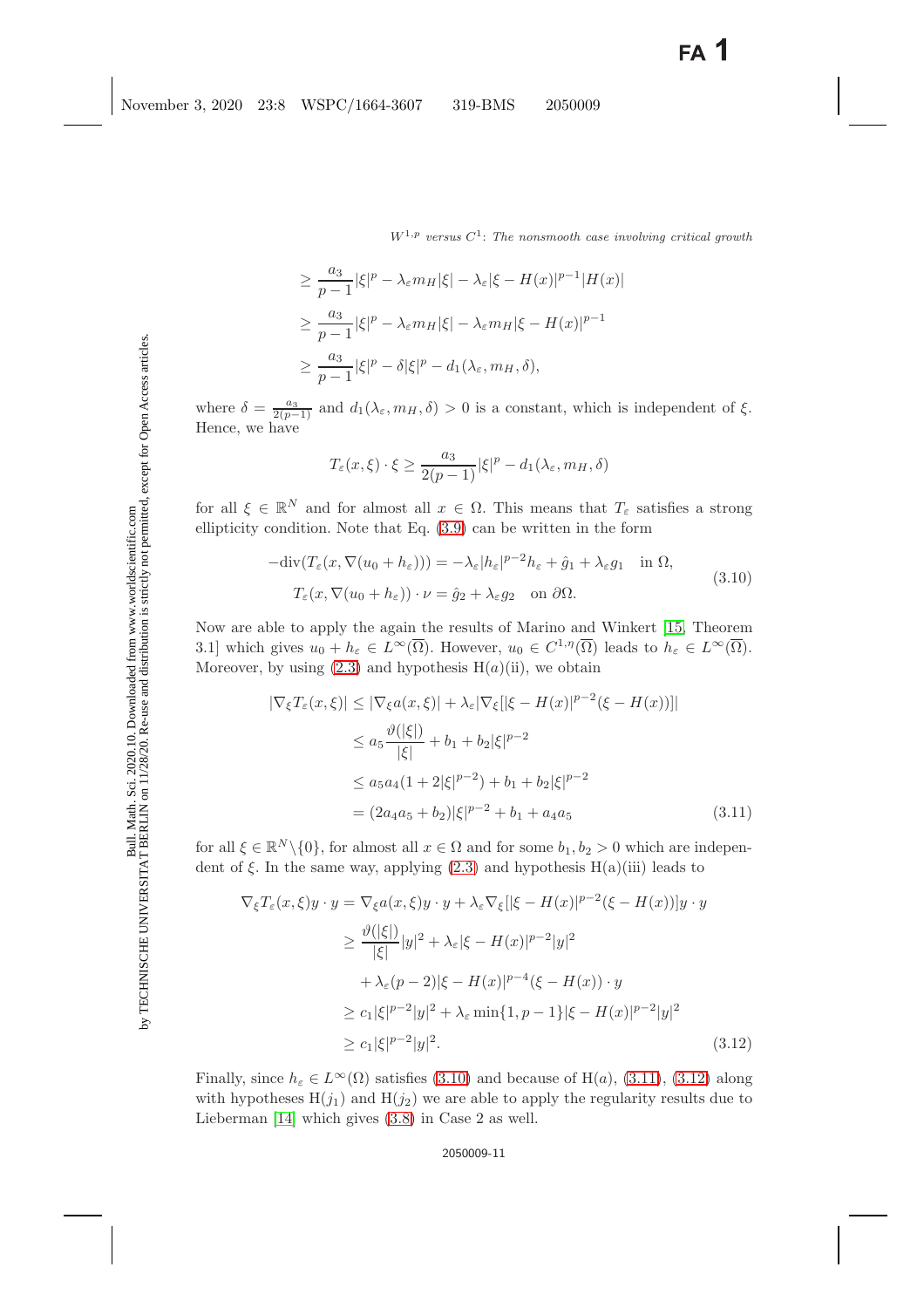<span id="page-11-0"></span>**Case 3.**  $\lambda_{\varepsilon} > 1$  with  $\varepsilon \in (0, 1]$ Multiplying  $(3.1)$  by  $-1$  and adding this to  $(3.7)$  results in

$$
\int_{\Omega} a(x, \nabla(u_0 + h_{\varepsilon})) \cdot \nabla v dx - \int_{\Omega} a(x, \nabla u_0) \cdot \nabla v dx + \lambda_{\varepsilon} \int_{\Omega} |\nabla h_{\varepsilon}|^{p-2} \nabla h_{\varepsilon} \cdot \nabla v dx \n= \int_{\Omega} (\hat{g}_1 - g_1 - \lambda_{\varepsilon} |h_{\varepsilon}|^{p-2} h_{\varepsilon}) v(x) dx + \int_{\partial \Omega} (\hat{g}_2 - g_2) d\sigma.
$$
\n(3.13)

As before, we define a map  $T_{\varepsilon} \colon \Omega \times \mathbb{R}^N \to \mathbb{R}^N$  by

$$
T_{\varepsilon}(x,\xi) = \frac{1}{\lambda_{\varepsilon}}(a(x,H(x)+\xi) - a(x,H(x))) + |\xi|^{p-2}\xi
$$

for all  $\xi \in \mathbb{R}^N$  and for almost all  $x \in \Omega$ , where  $H(x) = \nabla u_0(x)$  with  $H \in C^{\eta}(\overline{\Omega}; \mathbb{R}^N)$ for some  $\eta \in (0,1)$  because of [\(3.2\)](#page-8-4). Applying the notation for  $T_{\varepsilon}$  we can rewrite [\(3.13\)](#page-11-0) in the following sense:

$$
-\text{div}(T_{\varepsilon}(x,\nabla h_{\varepsilon})) = \frac{1}{\lambda_{\varepsilon}}(\hat{g}_1 - g_1) - |h_{\varepsilon}|^{p-2}h_{\varepsilon} \quad \text{in } \Omega,
$$

$$
T_{\varepsilon}(x,\nabla h_{\varepsilon}) \cdot \nu = \frac{1}{\lambda_{\varepsilon}}(\hat{g}_2 - g_2) \quad \text{on } \partial\Omega.
$$

As before we can easily show that

$$
\nabla_{\xi} T_{\varepsilon}(x,\xi) y \cdot y \ge b_3 |\xi|^{p-2} |y|^2,
$$
  
\n
$$
T_{\varepsilon}(x,\xi) \cdot \xi \ge b_4 |\xi|^p + b_5,
$$
  
\n
$$
|\nabla_{\xi} T_{\varepsilon}(x,\xi)| \le b_6 |\xi|^{p-2} + b_7,
$$

for some positive constants  $b_3$ ,  $b_4$ ,  $b_5$ ,  $b_6$ ,  $b_7$ . Finally, applying Marino and Winkert [\[15,](#page-13-19) Theorem 3.1] and Lieberman [\[14,](#page-13-16) Theorem 2] we reach again [\(3.8\)](#page-9-2) in Case 3.

Let  $\varepsilon \downarrow 0$ . By the compactness of the embedding  $C^{1,\hat{\eta}}(\overline{\Omega}) \hookrightarrow C^1(\overline{\Omega})$  (see [\[1,](#page-13-15) p.11]), there exists a subsequence  $\{h_{\varepsilon_n}\}_{n>1}$  of  $\{h_{\varepsilon}\}\$  and a function  $h^* \in C^1(\overline{\Omega})$  such that

$$
h_{\varepsilon_n} \to h^* \quad \text{in } C^1(\overline{\Omega}).
$$

Note that  $h_{\varepsilon_n} \in \overline{B}_{\varepsilon_n}$  which gives  $h^* = 0$ . Therefore, we are able to find  $N_0 \in \mathbb{N}$ large enough such that

$$
||h_{\varepsilon_n}||_{C^1(\overline{\Omega})} \le r_1 \quad \text{ for all } n \ge N_0.
$$

Because  $u_0$  is a minimizer of J in the  $C^1(\overline{\Omega})$ -topology, we have

$$
J(u_0) \leq J(u_0 + h_{\varepsilon_n}).
$$

However, by the choice of  ${h_{\varepsilon_n}}_{n>1}$ , it holds

$$
J(u_0 + h_{\varepsilon_n}) = m_{\varepsilon_n}^0 < J(u_0).
$$

which is a contradiction. Therefore, we conclude that  $u_0$  is a local minimizer of J in the  $W^{1,p}(\Omega)$ -topology.  $\Box$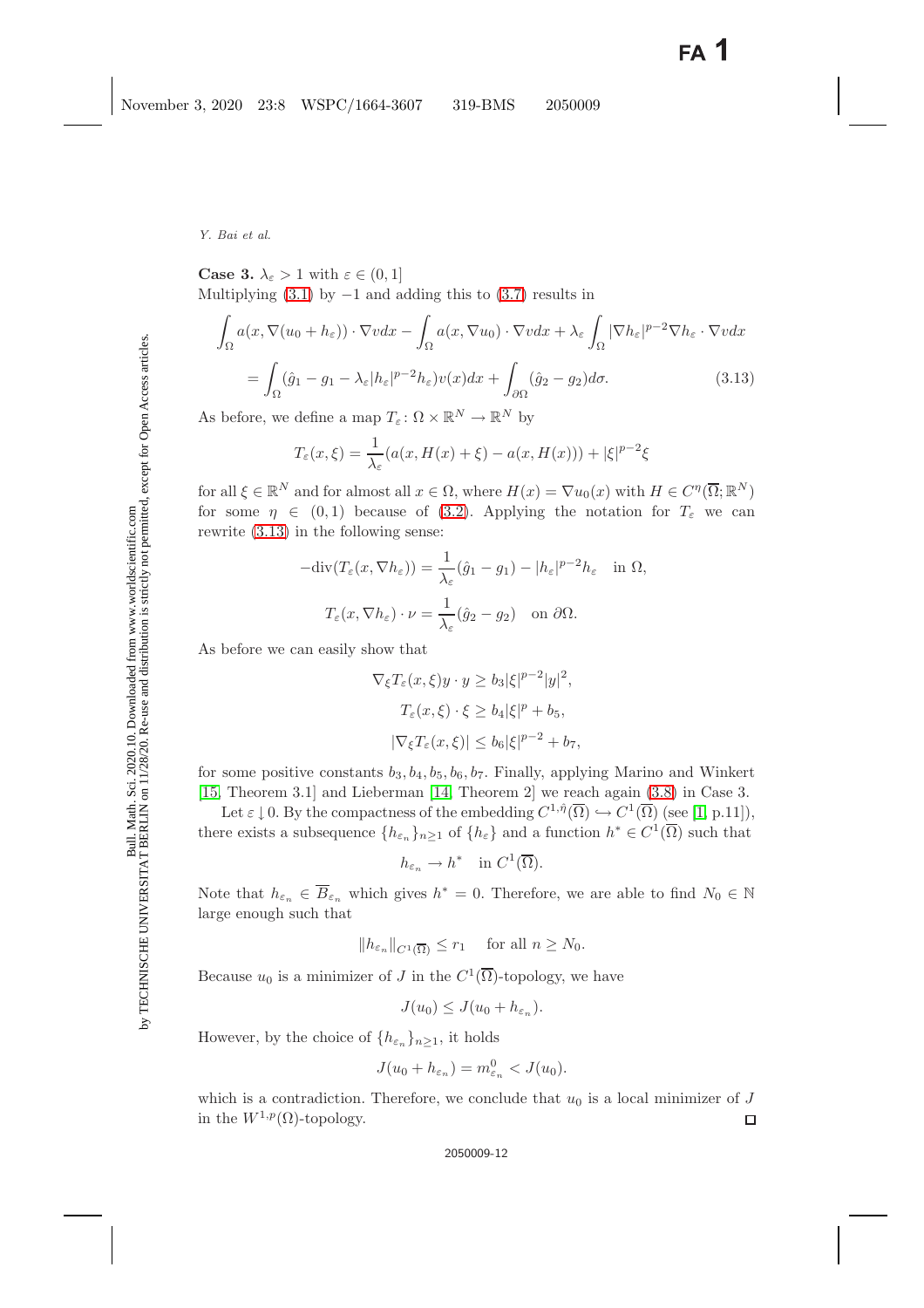Let us comment on the case where the functional is smooth. Let  $f: \Omega \times \mathbb{R} \to \mathbb{R}$ and  $h: \partial\Omega \times \mathbb{R} \to \mathbb{R}$  be Carathéodory functions, that means, we assume measurability in the first argument and continuity in the second one. We define  $F(x, s) =$  $\int_0^s f(x,t)dt$ ,  $H(x,s) = \int_t^s h(x,t)dt$  and consider the functional  $I: W^{1,p}(\Omega) \to \mathbb{R}$ given by

$$
I(u) = \int_{\Omega} G(x, \nabla u) dx - \int_{\Omega} F(x, u) dx - \int_{\partial \Omega} H(x, u) d\sigma.
$$
 (3.14)

<span id="page-12-0"></span>Of course,  $I \in C^1(W^{1,p}(\Omega))$ . For the functions  $f: \Omega \times \mathbb{R} \to \mathbb{R}$  and  $h: \partial \Omega \times \mathbb{R} \to \mathbb{R}$ we suppose the existence of constants  $c_1, c_2 > 0$  such that

$$
|f(x,s)| \le c_1(1+|s|^{q_1-1}) \quad \text{for almost all } x \in \Omega,
$$
  

$$
|h(x,s)| \le c_2(1+|s|^{q_2-1}) \quad \text{for almost all } x \in \partial\Omega,
$$
 (3.15)

<span id="page-12-1"></span>for all  $s \in \mathbb{R}$  and for  $1 < q_1 < p^*$  as well as  $1 < q_2 < p_*$ . Moreover,  $h: \partial\Omega \times \mathbb{R} \to \mathbb{R}$ satisfies the condition

$$
|h(x,s) - h(y,t)| \le L[|x - y|^{\alpha} + |s - t|^{\alpha}], \quad |g(x,s)| \le L \tag{3.16}
$$

<span id="page-12-2"></span>for all  $(x, s), (y, t) \in \partial\Omega \times [-M_0, M_0]$  with  $\alpha \in (0, 1]$  and constants  $M_0 > 0$  and  $L > 0$ .

Then, Theorem [3.1](#page-7-1) states the following for the functional  $I: W^{1,p}(\Omega) \to \mathbb{R}$ defined in [\(3.14\)](#page-12-0).

**Theorem 3.2.** *Let*  $\Omega \subseteq \mathbb{R}^N$  *with*  $N > 1$  *be a bounded domain with a*  $C^{1,\alpha}$ *-boundary* ∂Ω *and let the assumptions*  $H(a)$ , [\(3.15\)](#page-12-1) *and* [\(3.16\)](#page-12-2) *be satisfied. If*  $u_0 \n∈ W^{1,p}(\Omega)$ *is a local*  $C^1(\overline{\Omega})$ -minimizer of I, that is, there exists  $\rho_0 > 0$  *such that* 

$$
I(u_0) \leq I(u_0 + h)
$$
 for all  $h \in C^1(\overline{\Omega})$  with  $||h||_{C^1(\overline{\Omega})} \leq \rho_0$ ,

*then*  $u_0 \in C^{1,\eta}(\overline{\Omega})$  *for some*  $\eta \in (0,1)$  *and*  $u_0$  *is a local*  $W^{1,p}(\Omega)$ *-minimizer of* I, *that is, there exists*  $\rho_1 > 0$  *such that* 

$$
I(u_0) \le I(u_0 + h) \quad \text{for all } h \in W^{1,p}(\Omega) \text{ with } ||h||_{1,p} \le \rho_1.
$$

### **Acknowledgments**

Project supported by the H2020-MSCA-RISE-2018 Research and Innovation Staff Exchange Scheme Fellowship within the Project No. 823731 CONMECH, the National Science Center of Poland Under Maestro Project No. UMO-2012/06/A/ST1/00262, and National Science Center of Poland Under Preludium Project No. 2017/25/N/ST1/00611. It is also supported by the International Project co-financed by the Ministry of Science and Higher Education of Republic of Poland Under Grant No. 3792/GGPJ/H2020/2017/0. L. Gasiński is also supported by the National Science Center of Poland Under Project No. 2015/19/B/ST1/01169.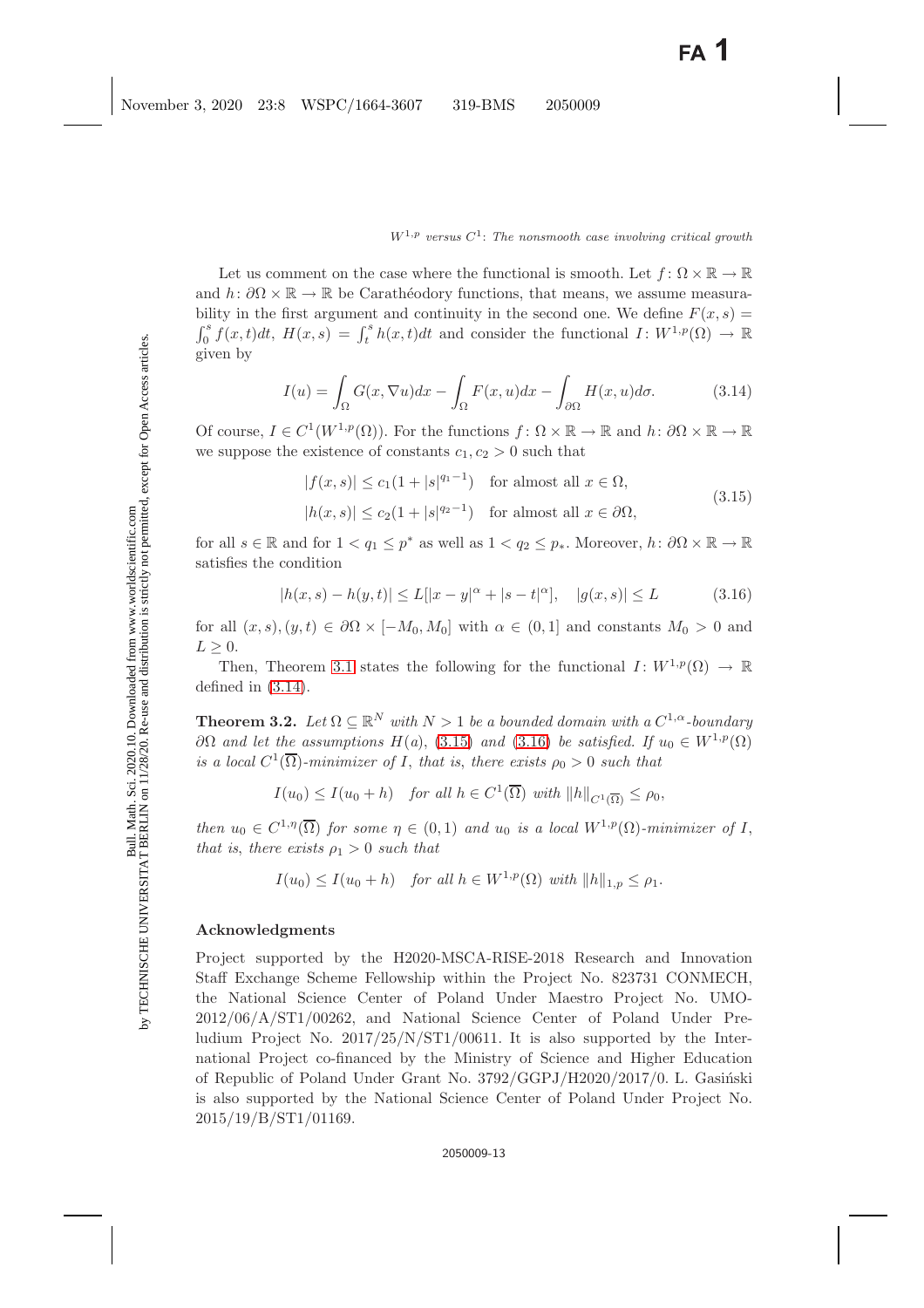### <span id="page-13-15"></span><span id="page-13-6"></span><span id="page-13-0"></span>**References**

- [1] R. A. Adams, Sobolev Spaces (Academic Press Publishers, New York, London, 1975).
- [2] G. Barletta and N. S. Papageorgiou, A multiplicity theorem for the Neumann *p*-Laplacian with an asymmetric nonsmooth potential, J. Global Optim. **39**(3) (2009) 365–392.
- <span id="page-13-1"></span>[3] H. Brezis and L. Nirenberg,  $H^1$  versus  $C^1$  local minimizers, C. R. Acad. Sci. Paris Sér. I Math. **317**(5) (1993) 465–472.
- <span id="page-13-13"></span>[4] K. C. Chang, Variational methods for nondifferentiable functionals and their applications to partial differential equations, J. Math. Anal. Appl. **80** (1981) 102–129.
- <span id="page-13-12"></span><span id="page-13-2"></span>[5] F. H. Clarke, Optimization and Nonsmooth Analysis, Society for Industrial and Applied Mathematics (SIAM) (Philadelphia, 1990).
- [6] J. P. García Azorero, I. Peral Alonso and J. J. Manfredi, Sobolev versus Hölder local minimizers and global multiplicity for some quasilinear elliptic equations, Commun. Contemp. Math. **2**(3) (2000) 385–404.
- <span id="page-13-20"></span><span id="page-13-10"></span>[7] L. Gasiński and N. S. Papageorgiou, Nonlinear Analysis (Chapman & Hall/CRC, Boca Raton, 2006).
- [8] L. Gasiński and N. S. Papageorgiou, Multiple solutions for nonlinear coercive problems with a nonhomogeneous differential operator and a nonsmooth potential, Set-Valued Var. Anal. **20**(3) (2012) 417–443.
- <span id="page-13-14"></span>[9] L. Gasiński and N. S. Papageorgiou, Exercises in Analysis. Part 1: Nonlinear Analysis (Springer, Heidelberg, 2014).
- <span id="page-13-8"></span>[10] J. Giacomoni and K. Saoudi,  $W_0^{1,p}$  versus  $C^1$  local minimizers for a singular and critical functional, J. Math. Anal. Appl. **363**(2) (2010) 697–710.
- <span id="page-13-3"></span>[11] Z. Guo and Z. Zhang,  $W^{1,p}$  versus  $C^1$  local minimizers and multiplicity results for quasilinear elliptic equations, J. Math. Anal. Appl. **286**(1) 2003 32–50.
- <span id="page-13-18"></span>[12] S. Hu and N. S. Papageorgiou, Handbook of Multivalued Analysis, Vol. II (Kluwer Academic Publishers, Dordrecht, 2000).
- <span id="page-13-7"></span>[13] A. Iannizzotto and N. S. Papageorgiou, Existence of three nontrivial solutions for nonlinear Neumann hemivariational inequalities, Nonlinear Anal. **70**(9) (2009) 3285– 3297.
- <span id="page-13-16"></span>[14] G. M. Lieberman, The natural generalization of the natural conditions of Ladyzhenskaya and Ural'tseva for elliptic equations, Comm. Partial Differential Equations **16**(2–3) (1991) 311–361.
- <span id="page-13-19"></span><span id="page-13-5"></span>[15] G. Marino and P. Winkert, Moser iteration applied to elliptic equations with critical growth on the boundary, Nonlinear Anal. **180** (2019) 154–169.
- [16] D. Motreanu, V. V. Motreanu and N. S. Papageorgiou, Nonlinear Neumann problems near resonance, Indiana Univ. Math. J. **58**(3) (2009) 1257–1279.
- <span id="page-13-4"></span>[17] D. Motreanu and N. S. Papageorgiou, Multiple solutions for nonlinear elliptic equations at resonance with a nonsmooth potential, Nonlinear Anal. **56**(8) (2004) 1211– 1234.
- <span id="page-13-9"></span>[18] D. Motreanu and N. S. Papageorgiou, Multiple solutions for nonlinear Neumann problems driven by a nonhomogeneous differential operator, Proc. Amer. Math. Soc. **139**(10) (2011) 3527–3535.
- <span id="page-13-11"></span>[19] N. S. Papageorgiou and V. D. Rădulescu, Nonlinear nonhomogeneous Robin problems with superlinear reaction term, Adv. Nonlinear Stud. **16**(4) (2016) 737–764.
- <span id="page-13-17"></span>[20] P. Pucci and J. Serrin, *The Maximum Principle* (Birkhäuser Verlag, Basel, 2007).